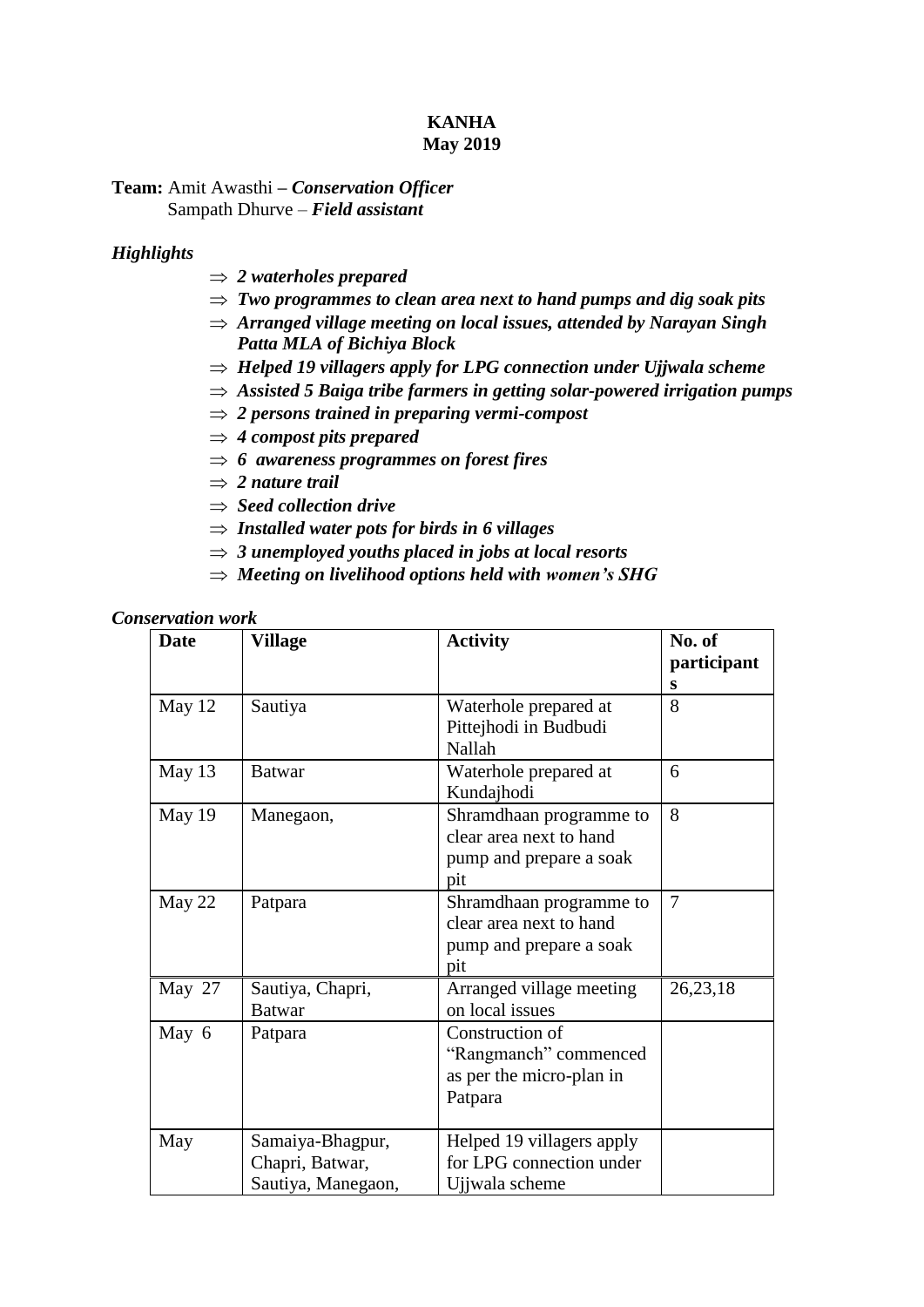|                          | Patpara, Dhamangaon                                       |                                                                          |                |  |
|--------------------------|-----------------------------------------------------------|--------------------------------------------------------------------------|----------------|--|
| May<br>6,7,8             | Dhamangaon,                                               | Assisted 5 Baiga farmers<br>in getting solar-powered<br>irrigation pumps |                |  |
| May 12                   | Kutwahi                                                   | Soni Bai Markam trained<br>in preparing vermi-<br>compost                | 5              |  |
| May 26                   | Sautiya                                                   | Mamta Bai Uikey trained<br>in preparing vermi-<br>compost                | 5              |  |
| May 1                    | Dhamangaon                                                | Dug compost pit at Samrati<br>Bai Maravi's residence                     | 3              |  |
| May 12                   | Manegaon                                                  | Dug compost pit at Satish<br>Sarote's residence                          | $\overline{2}$ |  |
| May 24                   | Patpara                                                   | Dug compost pit at Gaytri<br>Bai Maravi's residence                      | $\overline{2}$ |  |
| May 29                   | Manegaon                                                  | Dug compost pit at<br>Chandan Markam's<br>residence                      | $\overline{2}$ |  |
| May 8                    | Bhagpur                                                   | Awareness programme on<br>forest fires                                   |                |  |
| May $10$                 | Samaiya                                                   |                                                                          | 10             |  |
| May 16                   | <b>Batwar</b>                                             |                                                                          | 17             |  |
| May 18                   | Manegaon                                                  |                                                                          | 13             |  |
| May 22                   | Sautiya                                                   |                                                                          | 10             |  |
| May 18                   | Patpara                                                   |                                                                          | 12             |  |
| May 4                    | Kutwahi                                                   | Nature trail programme                                                   | 10             |  |
| May 9                    | Patpara                                                   | ---------------------------------                                        | 12             |  |
| May<br>9,13,20,2<br>3,30 | Patpara, Batwar,<br>Bhagpur, Manegaon,<br>Chapri          | Seeds collection for<br>plantation programme<br>planned for monsoon      |                |  |
| May<br>18,20,23,<br>29   | Manegaon, Bhagpur,<br>Batwar, Sautiya,<br>Chapri, Kutwahi | Installed water pots and<br>prepared home for birds                      |                |  |

During the month, our team organised programmes to prepare 2 waterholes inside the jungle. We have prepared these waterholes at specific locations in consultation with the Forest Range Office, Khatiya. These waterholes will help provide clean water for wildlife and prevent them from venturing close to human habitation in search of water during summer season. It will thus help mitigate man-animal conflict in this region.

On May 8, eight villagers from Sautiya volunteered to prepare a waterhole at Pittejhodi.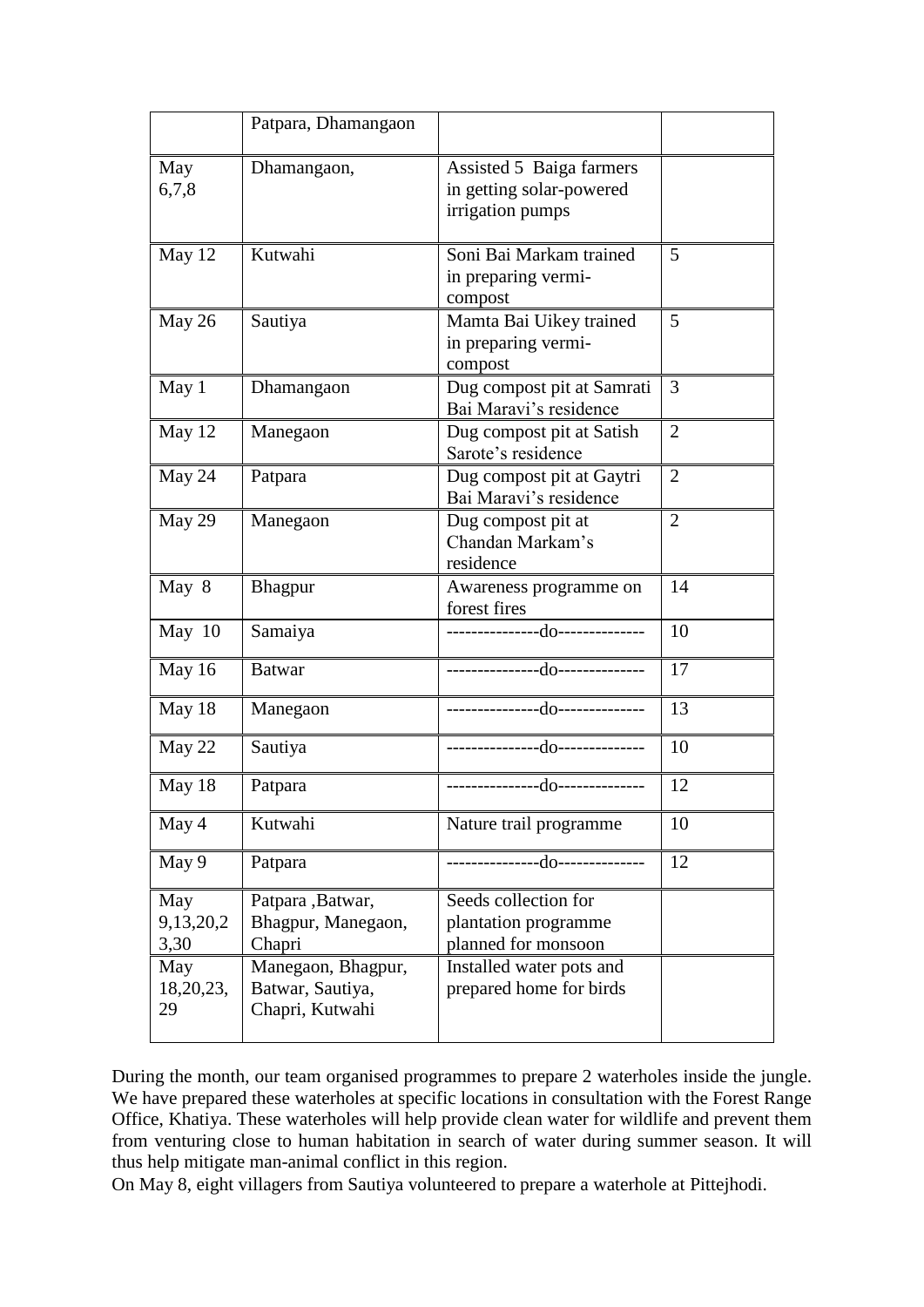A similar programme to prepare a waterhole was organised at Kundajhodi on May 13.



*Sautiya – Preparing water hole at Pittejhodi*

On May 19, Sampath led a team of 8 people in a programme to dig a soak pit and to clear weed growth and plastic waste around a hand pump at Manegaon. Wild growth had proliferated around the hand pump and access to the hand pump was affected. Our team, which comprised of 8 youths from the village, removed the wild growth and cleaned the area and prepared a soak pit.

A similar programme was organised at Patpara on May 22.



*Manegaon - Hand pump site before (left) and after our programme (right)*

On 27 May, we organised a village meeting to resolve various issues of the villagers. On our invitation, Shri Narayan Singh Patta, MLA of Bichiya (Mandla) attended the meeting with villagers from Batwar, Chapri and Sautiya. During the meeting, the villagers raised issues like employment for youths, skill development and training for farmers, empowerment of village eco-development committees and promoting of employment through tourism. Shri Narayan Singh Patta has agreed to work on these issues immediately.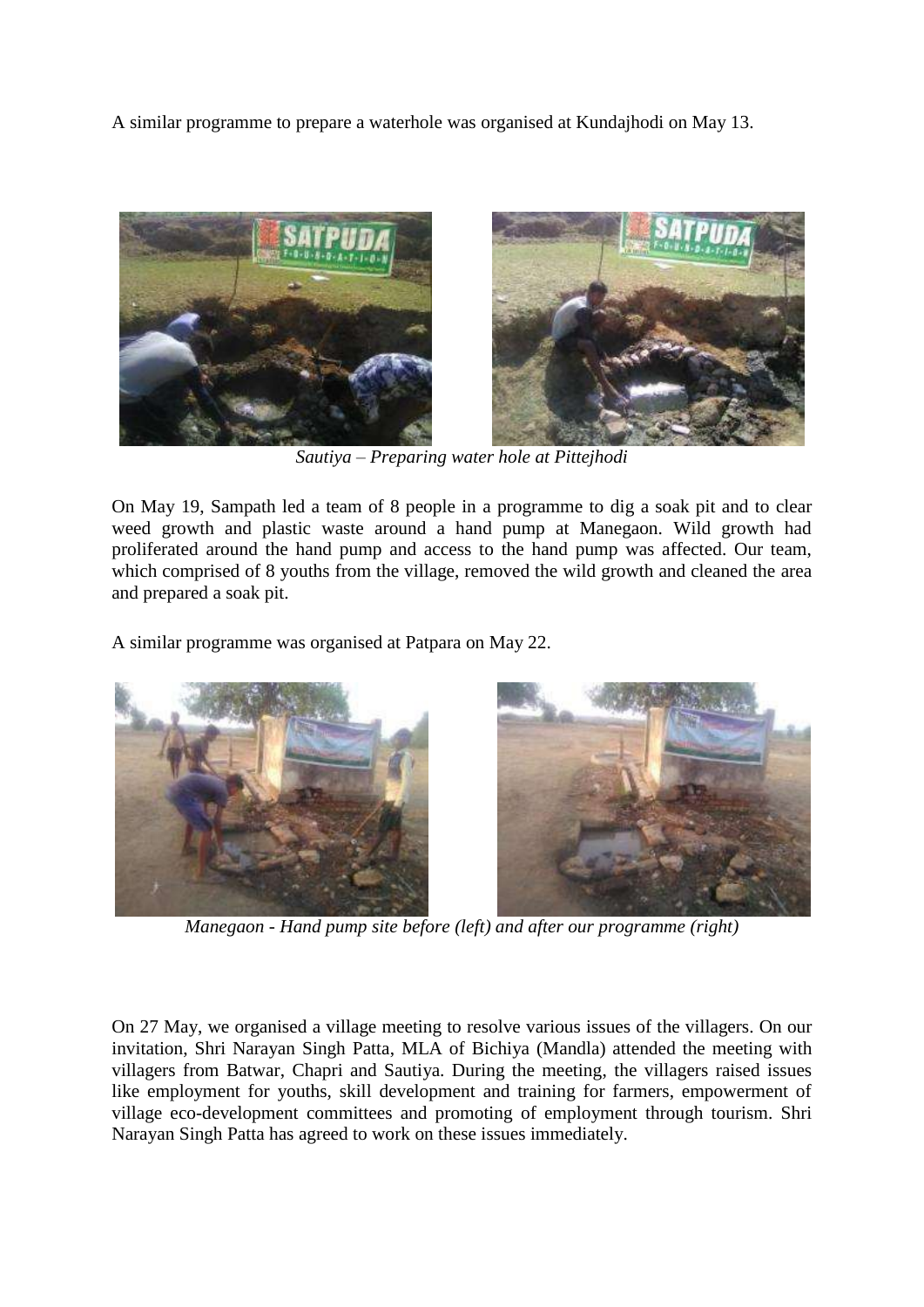

*MLA interacting with villagers in Batwar*

Satpuda Foundation had assisted Range Forest Officer, Khatiya in preparing 5-year village micro-plan for 7 buffer zone villages in the range. As per the micro-plan prepared for Patpara, the construction work for *'rangmanch'* (community stage) has commenced. The work will be complete by the end of this month.



*Patpara - Construction of "Rangmanch" commenced as per the micro-plan*

Satpuda Foundation had assisted 12 families from Dhamangaon to apply for solar-powered pumps under a Government scheme. This scheme aims to provide irrigation facilities specifically to tribal farmers. Out of these 12 applications, 5 pumps were provided in May. Earlier in March, 4 farmers were provided this facility. The remaining 3 farmers will be provided pumps next month. By using solar power, farmers are adopting green and clean electricity. Besides, in remote locations like Dhamangaon, supply of electricity is unreliable, affecting irrigation systems.

Details of the beneficiaries of the solar-powered pump scheme are given in the table below:

| Sr. No. | Village    | Name of villagers |
|---------|------------|-------------------|
|         | Dhamangaon | Ramdeen Baiga     |
|         | Dhamangaon | Kaliyo Bai Baiga  |
|         | Dhamangaon | Lacchi Baiga      |
|         | Dhamangaon | Mahadev Baiga     |
|         | Dhamangaon | Titri Bai Baiga   |

Our team encourages organic farming as part of our strategy to reduce the impact of chemical fertilisers on fields adjoining prime wildlife areas. Part of our work includes assistance to villagers in setting up vermi-compost tanks and compost pits.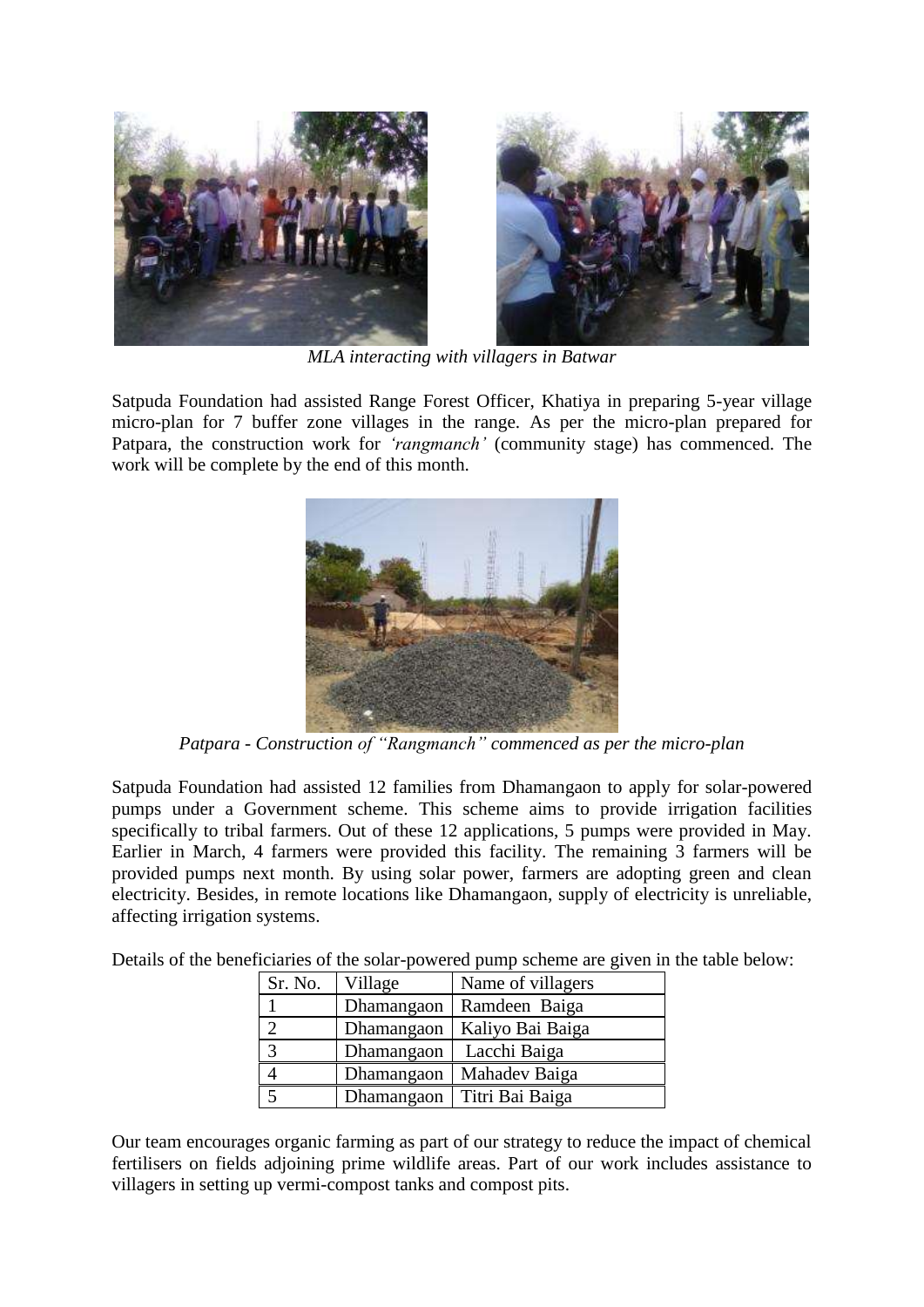

*Dhamangaon - Installation of subsidized solar-powered pumps underway*

On May 11 and 26, our team provided training to Soni Bai Markam of Kutwahi and Mamta Bai Uikey of Sautiya on how to prepare vermi-compost.



*Kutwahi – Soni Bai Markam being trained in preparing vermi-compost*

During May, we helped 4 villagers dig compost pits - Samrati Bai Maravi of Dhamangaon on May 1, Satish Sarote of Manegaon on May 12, Gayatri Bai Maravi of Patpara on May 24 and Chandan Markam of Manegaon on May 29.



*Dhamangaon - Compost pit dug with our assistance at Samrati Bai Marav*i*'s house*

During the month, Amit organised 6 awareness programmes on forest fires. Fires are a recurring hazard during summers. Sometimes, villagers start fires as they believe that tendu leaves sprout better after such fires. Collection of tendu leaves takes place during May. In our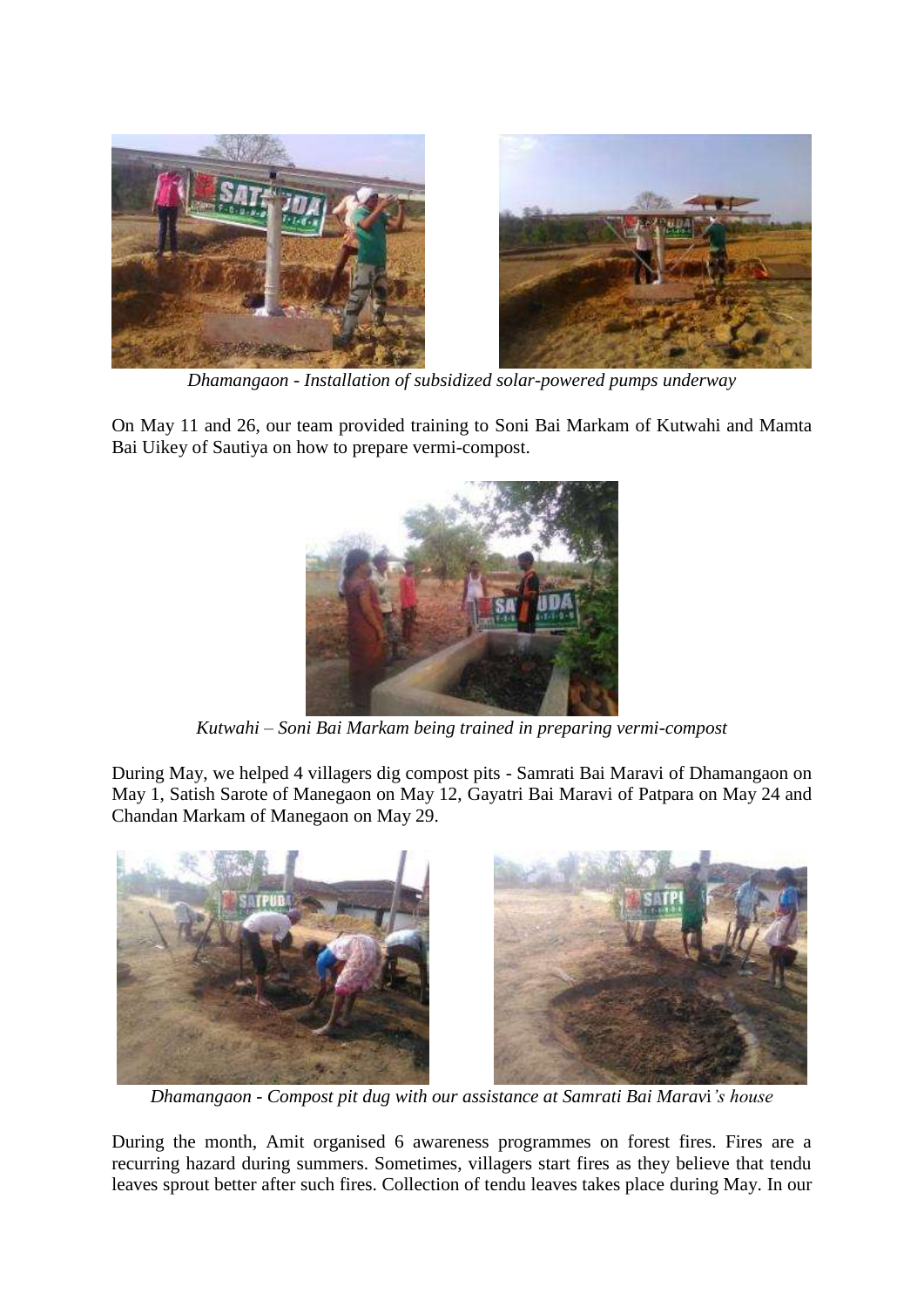awareness programmes, we explained the dangers that such fires cause to the forest and to wildlife and how they could harm villages if they blazed out of control.



*Patpara – Amit Awasthi conducts awareness programme on forest fires*

In May, we encouraged villagers to collect seeds of local species of trees. These seeds will be used to prepare saplings for our proposed plantation drive during the monsoon season. Villagers collected seeds of *lendiya, saja, sallan, mahua, kahua* and *amaltas* found locally. We will now prepare saplings from these seeds and distribute them to the villagers during the monsoon season.



*Bhagpur (left) and Chapri (right) - Seeds collected by villagers*

With the summer heat at its peak, our team has been motivating villagers to put up containers with water so that birds and small animals can quench their thirst. Around 98 containers were put up in 5 villages in May.



*Samaiya - Village children fill water pot*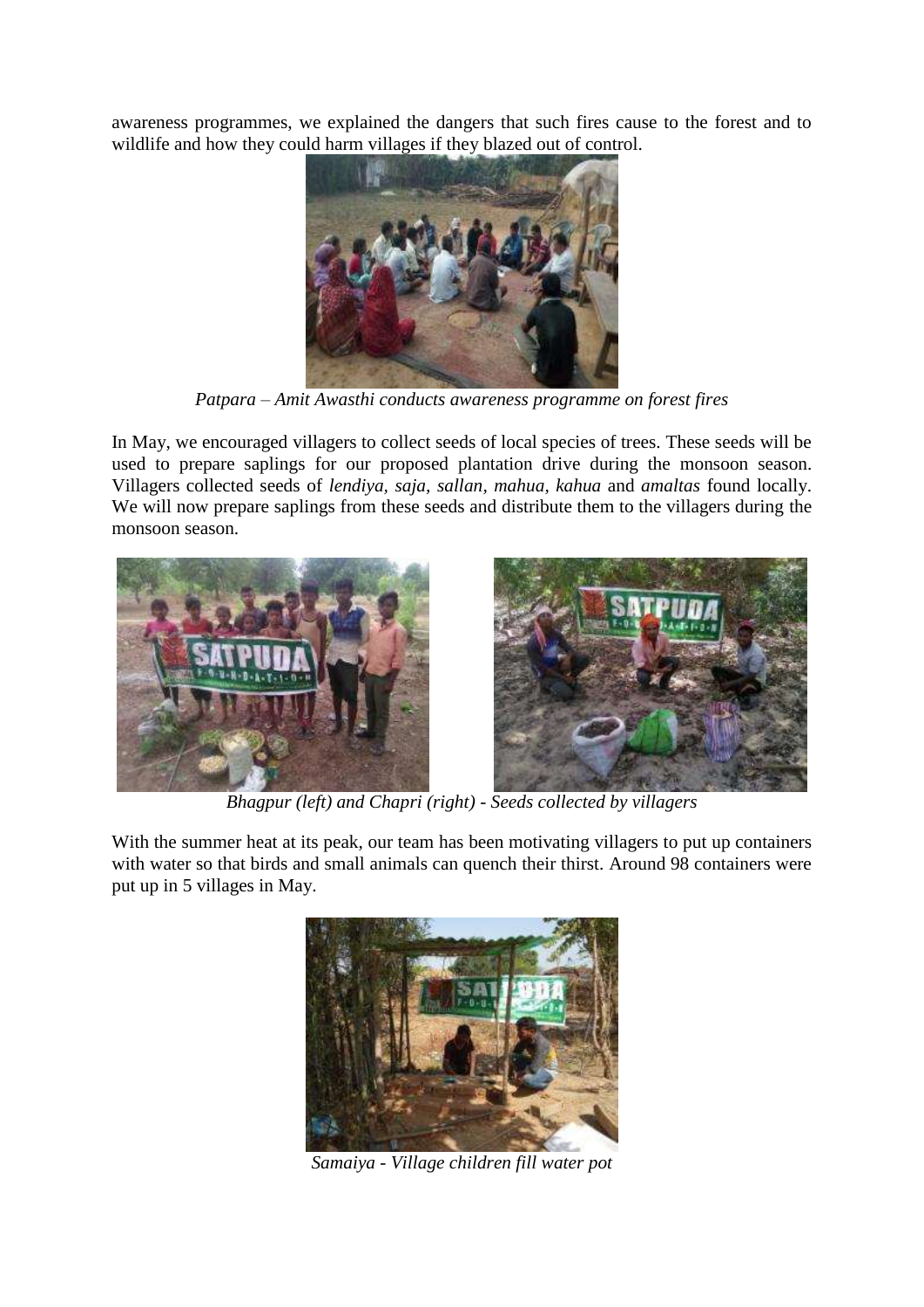Amit and Sampath led children of Kutwahi and Patpara on nature trails on May 4 and May 9 respectively. On the trails, they helped children identify various species of plants and animals and explained the importance of preserving our environment.



 *Patpara - Sampath speaks to village children about conservation during nature trail*

# **Livelihood programmes**

As part of our programme to reduce pressure on forests, we have been encouraging villagers to take up alternative livelihood options. In Kanha, we have been encouraging villagers to take up vegetable farming as there are several resorts around Mocha and there is a steady flow of tourists who require fresh vegetables. Over the past 3 years, we have assisted around 50 villagers in taking up vegetable farming and they are earning around 500-1,000 rupees a week in additional income. The vegetable patches are typically of small size and located in the backyards of the residences. Some villagers have now got enough confidence to expand and are planning to use part of their farm land for this activity.



*Chapri – Sarita Bai tends to her vegetable patch set up with our help*

# *Employment Cell*

| We helped 3 youths get jobs during the month of May. |  |  |  |
|------------------------------------------------------|--|--|--|
|                                                      |  |  |  |

| S.<br>No. | <b>Date</b> | <b>Village</b> | <b>Name</b> | <b>Monthly</b><br><b>Salary in</b> | <b>Education</b> | Age | Job             |
|-----------|-------------|----------------|-------------|------------------------------------|------------------|-----|-----------------|
|           |             |                |             | rupees                             |                  |     |                 |
| 1.        | May         | Chapri         | Sunil       | $8,500/ - +$                       | 10 <sup>th</sup> | 25  | Worker at       |
|           | 11          |                | Uikey       | meals                              | standard         |     | Neelam Coffee   |
|           |             |                |             |                                    |                  |     | House, Bamhani  |
| 2         | May         | <b>Batwar</b>  | Pehlad      | $4,500/ - +$                       | 10 <sup>th</sup> | 23  | Waiter at Kanha |
|           | 16          |                | Singh       | meals                              | standard         |     | Resort, Mocha   |